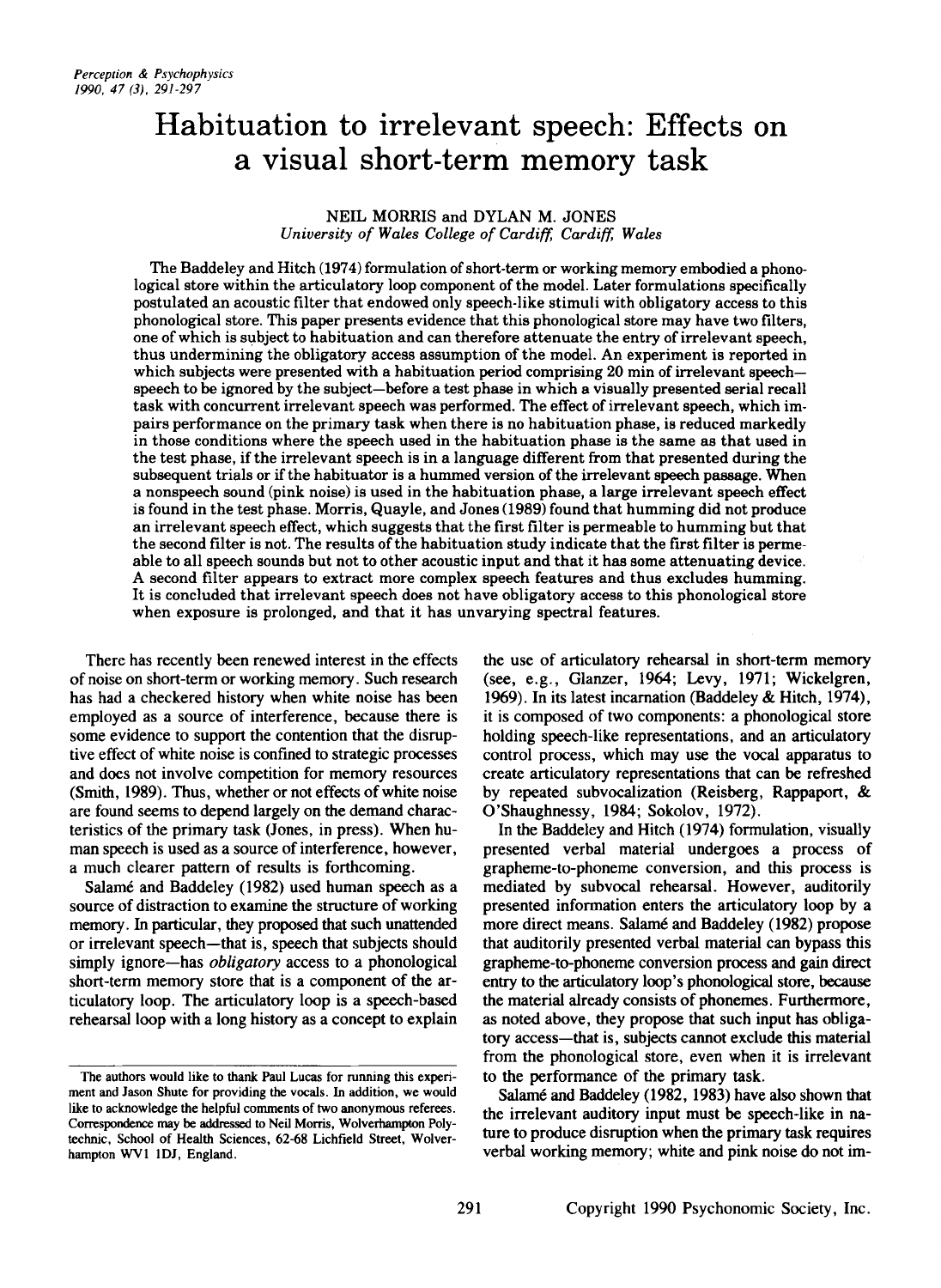pair performance. In addition, Colle and Welsh (1976) have demonstrated that the intensity of the speech is not an important variable in determining the magnitude of the effect. Indeed the effect is not even dependent on whether or not the subject can understand the language in which the speech is presented (Jones, Miles, and Page, in press; Morris, Quayle, and Jones, 1989; Salamé & Baddeley, 1982, 1989). In fact, the only variable that has so far been shown to affect the magnitude of the effect when a shortterm memory task (for example, serial recall of digits, consonants, or words) is used is phonemic similarity. When the irrelevant speech source is phonemically very similar to the phonemic representations of visually presented items in the memory task, the magnitude of the effect is greater than when the two streams of information are phonemically dissimilar (Salame & Baddeley, 1982). Thus, neither the intensity of the speech nor its semantic properties seem to be important when the primary task requires little semantic processing (but see Jones et al., in press, for an examination of the effects of the semantic properties of irrelevant speech when the primary task does involve extensive semantic processing).

The properties of the articulatory loop seem in general to have been mapped out fairly well (see Baddeley, 1986, and Morris, 1986, for extensive reviews of the evidence), and the phonological store in particular has now become the focus of attention of much further research. Indeed, the "irrelevant speech paradigm" is proving to be a useful tool in the examination of speech processing in working memory. This is probably because (1) the properties of the irrelevant speech can be easily manipulated, (2) it is not necessary to monitor the subjects' compliance in performing the secondary activity beyond ensuring that headphones are not removed, and (3) irrelevant speech, in general, produces effects of large magnitude, and the effects are confined specifically to verbal memory tasks (spatial memory, for example, is not disrupted by irrelevant speech; see Morris, Quayle, & Jones, 1988).

Overall, the recent literature largely supports the existence of a phonological store with a mechanism preventing material not composed of phonemes (or, indirectly, graphemes by conversion) from entering this store. Such a mechanism may be an auditory filter, or, alternatively, it may involve production-system-type elements (Newell & Simon, 1972) that are activated only when "speech" arrives. These possible mechanisms are functionally isomorphic with respect to the published literature. However, it is clear that simple speech sounds are not the unit of currency of the phonological store. Recent research by Morris et al. (1989) has shown that both speech and singing produce disruption, but that, critically, humming produces no irrelevant speech effect. Thus it appears that the "currency" of the phonological store has considerable linguistic complexity. In their study, humming was linguistically impoverished but was similar in prosody to the sung material. The study reported in this paper is relevant to this endeavor, but its primary purpose is to examine further the notion of obligatoryaccess to the phonological store.

The contention that access is obligatory—that is, unsuppressible-is based on parsimony. Everyday experience, however, suggests that the entry of irrelevant speech to the phonological store is not obligatory at all times. Most cognitive processes requiring the articulatory loop (see Baddeley, 1986, and Morris, 1986, for recent reviews of the range of activities known to require the resources of the articulatory loop) are not seriously impaired in workplaces where there is a large volume of background conversation, and the "cocktail party effect" (Broadbent, 1958; Cherry, 1953) suggests that some filtering of speech occurs. How, then, can these findings be reconciled with a model of the phonological store that allows direct access to speech at all times?

The most obvious solution seems to be to postulate a filter that habituates to incoming speech unless the "portal" is maintained by some active process coupled with dishabituation occurring during periods of quiet. Hillyard, Squires, Bauer, and Lindsay (1971), for example, recorded auditory event-related potentials in subjects who listened to a series of tones in one ear and ignored a series of tones in the other. They found that there was a large positive component (P300) approximately 300 msec after infrequent stimulus changes in the attended ear but no comparable component for the unattended ear. They compared this to the "cocktail party" effect, and, byextrapolation, they suggested that there is a stimulus set for a particular speaker's voice and a response set to recognize the contents of the speaker's speech. This suggests that the filter can be tuned. However, in studies of irrelevant speech, only one voice is presented, so tuning may indeed be obligatory in these circumstances because such speech is the only candidate for a stimulus set. Nevertheless, a filter with the capabilities proposed by Hillyard et al. would have the capacity to exclude human speech, and extensive exposure to a single human voice may result in exclusion of that voice from the phonological store. Such filtration might require central, attentional resources, in which case one might expect habituation to any monotonous input, regardless of modality of entry or stimulus properties. This remains to be demonstrated, but what is clear is that disinhibition must occur in quiet, as a logical necessity; otherwise, prior exposure to a particular voice would render it useless as a source of irrelevant speech on another occasion. Our own studies, in which subjects have, of practical necessity, participated in a number of irrelevant speech experiments in which the same voice has been used repeatedly, continue to show large performance deficits with irrelevant speech.

The experiment reported in this paper was designed specifically to address the issue of habituation to irrelevant speech, in an attempt to isolate some of the features of speech that produce habituation. This was achieved by taking baseline measurements of memory performance in quiet, exposing four groups of subjects for 20 min to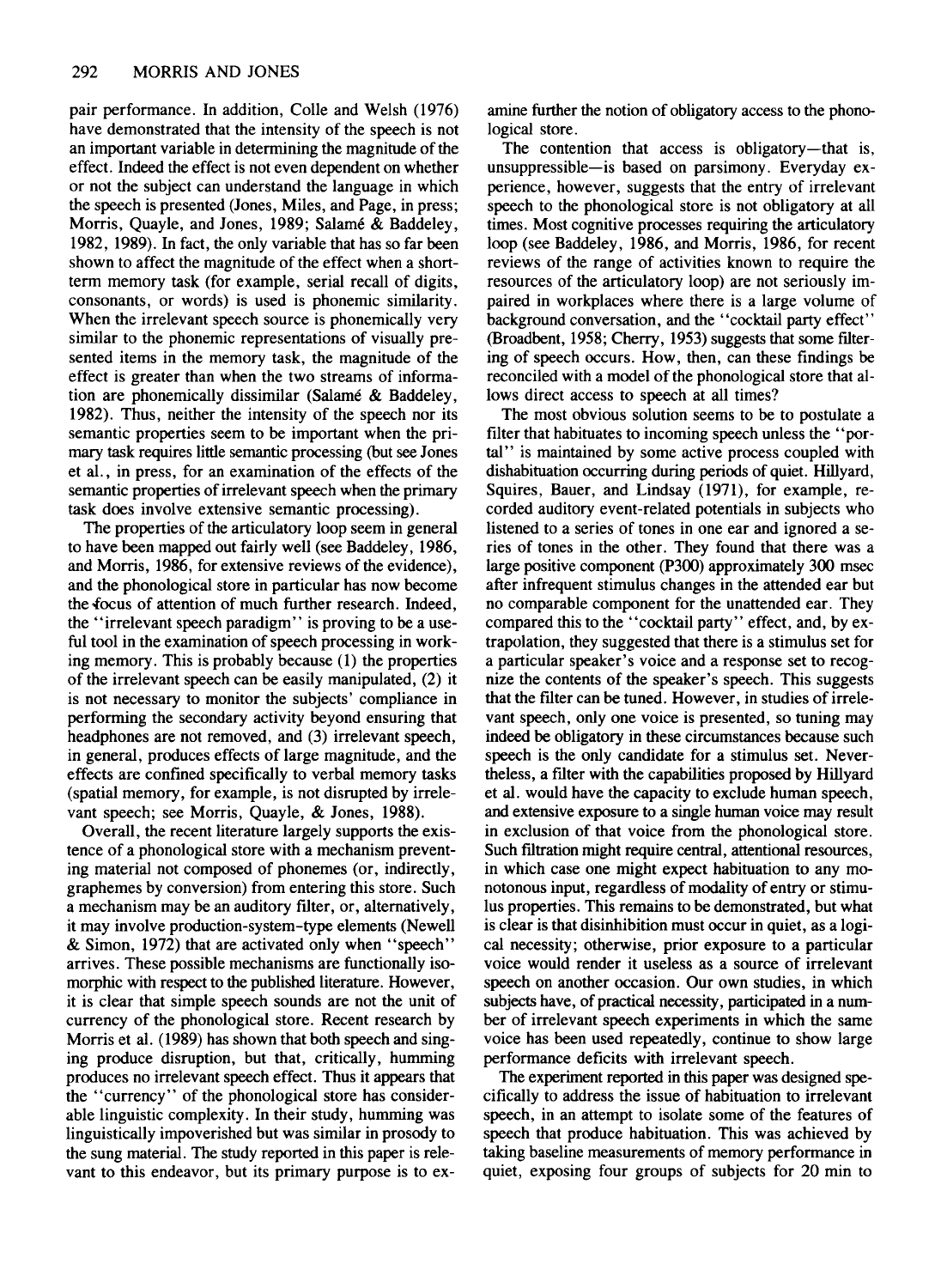bility of carryover effects from the irrelevant speech trials. This has been shown to be a major problem in noise research involving repeated measures designs (Poulton, 1973).

The rationale underlying the experiment was that habituation should be greatest when the material presented in the habituation phase is the same as that presented in the test phase (the block of trials presented with concurrent irrelevant speech), and that less habituation should occur when the material presented in the habituation phase is different to that presented in the test phase. Furthermore, when the habituation phase involves presenting subjects with humming, there should be no habituation, because humming does not produce an irrelevant speech effect (Morris et al., 1989), and, similarly, there should be no habituation when pink noise is used as a habituator (Salame & Baddeley, 1983).

## METHOD

#### Subjects

Forty-eight members of the Universityof Wales College of Cardiff subject pool volunteered to participate in this experiment. All of these subjects reported normal hearing, and none could speak Italian. The latter criterion for subject selection was important, since this was the language in which the foreign, irrelevant speech was presented.

#### **Materials**

Noise and irrelevant speech sources. A professional male opera singer was employed to make a series of irrelevant voice tapes. The singer also selected the passage used after being briefed on the necessary requirements. These were (I) that the passage should have a simple melody, which could be easily hummed; (2) that reasonably comparable versions could be produced in both English and a foreign language that the singer spoke fluently; and (3) that each version would have roughly the same duration. The singer selected a passage from the opera *Don Giovani* and subsequently recorded a hummed version of the melody and spoken versions in both English and Italian (sung versions were also recorded for use in Morris et aI., 1989). Each version lasted approximately 3 min and was subsequently rerecorded several times onto cassettes to produce three recordings, each with a duration of 20 min. Each tape was played back through a Quad amplifier at an average intensity (sampled for I min) of 65 dB(A). Pink noise was generated at the same intensity with a Consilium Industries PNG II noise generator.

Memory. Strings of nine consonants were generated by random selection, without replacement, from the population BCDFGHJKVQRZ. Obvious meaningful acronyms were removed. Four blocks of six trials were created. These strings were presented one consonant at a time, in a central position on the screen of a visual display unit. Stimulus materials were presented using a BBC Model B microcomputer, and each consonant was exposed for 0.5 sec with an interstimulus interval of 0.5 sec.

### Procedure

Subjects were randomly allocated so that there were 12 subjects in each of four conditions. Headphones were worn throughout the session. Each subject was presented with four blocks of trials. The first block was used for practice, and each subject performed two memory trials in quiet on this block. This was followed by two trials while the subjects attempted to ignore the spoken Italian tape, which was played through the headphones. The final two trials were again performed in quiet. Each trial was begun by the subject's pressing the space bar on the computer keyboard, and tones, clearly audible over the irrelevant auditory material, preceded the first consonant in a trial and occurred after the last consonant in a string. Forward serial recall of the consonants was required, and the responses were written.

The ordering of the remaining three blocks was determined for each subject by using a Latin square. The same square was used for each condition, so that the same block orderings were used in each condition.

The first block (Phase 1) was always presented in quiet, the second block was always presented with Italian speech throughout the block (including the recall phases), and the final block was always presented in quiet. Thus, the procedure was identical in all conditions, except that a different habituator would be used for each condition. The experimenter, who was present throughout, refrained from talking to the subjects during the habituation phase.

The subjects listened to an audio tape for 20 min in the interval between Blocks I and 2 of the experimental trials. Block I consisted of a baseline measurement of memory performance in quiet for all subjects. Between Blocks I and 2, the subjects were assigned to one of four habituation conditions. In Condition A, the subjects listened to the humming tape, a material that is known to produce no irrelevant speech effect. The subjects assigned to Condition B listened to the Italian tape during the interval. In Condition C, the subjects listened to the English translation of *Don Giovani* during the interval phase, and in Condition D, the subjects listened to pink



Figure 1. A schematic representation of the experimental design.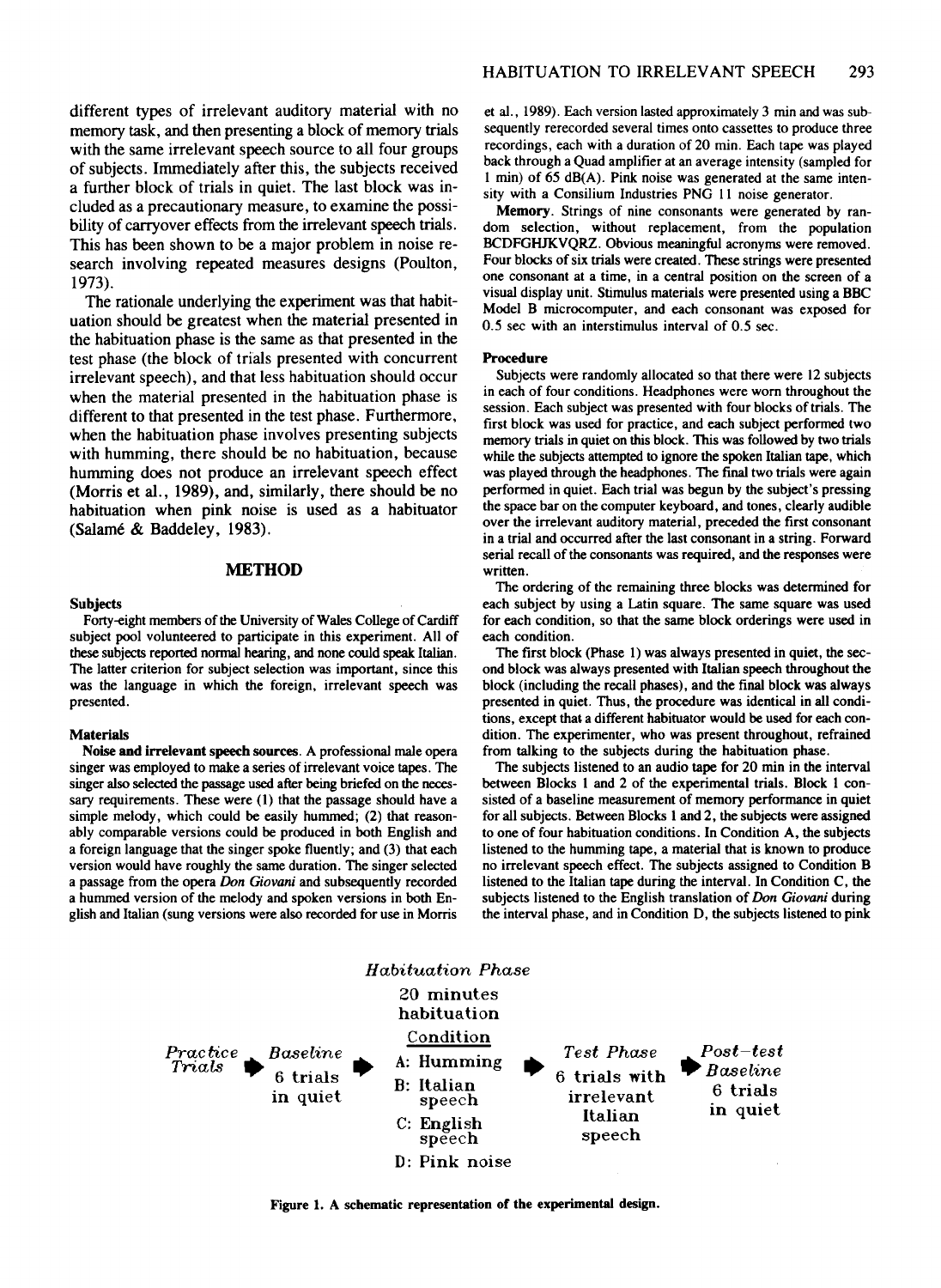noise during the interval. On Block 2 trials, all subjects again undertook a memory task, this time with Italian irrelevant speech (as used in Condition B). Finally, a posttest baseline measurement was undertaken in quiet. The experimental design is shown schematically in Figure I.

The subjects were given no other task than to wear the headphones during the habituation phase. The experiment was carried out in a soundproofed room, and there was no written material present for the subjects to read. All the subjects commenced work on the trials in the test phase less than I min after the habituation phase had finished.

All subjects were fully briefed during the practice period, but they were not told what the predicted results were until all 48 subjects had been run. When all the data had been collected, the subjects were debriefed.

# **RESULTS**

Since the hypotheses in these studies were postulated a priori, the appropriate, and most powerful, statistical tests were planned comparisons (Kirk, 1968). The predictions were that greater interference from irrelevant speech would be found in Conditions A and D (with humming and pink noise as habituators, respectively) and that less interference and thus more habituation would be found in Conditions B and C (Italian and English speech as habituators, respectively). Planned comparison analyses of variance were therefore performed on the mean number of consonants correctly recalled for each condition, using a design with three trial blocks and nine serial positions. Analysis of Condition A, with humming during the habituation phase, showed, contrary to predictions, no reliable differences between trial blocks  $[F(2,22) = 2.42]$ ,  $p > .10$ ], a large effect of serial position  $[F(8,88) =$ 23.75,  $p < .001$ ], and no interaction  $[F(16, 176) < 1]$ . With Italian speech as a habituator (Condition B), a similar pattern of results appeared, with no reliable differences between blocks  $[F(2,22) = 2.94, p > .10]$ , a main effect of serial position  $[F(8,88) = 15.04, p < .001]$ , and no interaction  $[F(16, 176) = 1.19, p > .10]$ . When English speech was used as a habituator (Condition C), there was no main effect of trial block  $[F(2,22) = 1.62, p >$ .10], a large effect for serial position  $[F(8,88) = 14.05]$ ,  $p < .001$ , and a significant interaction of trial blocks and serial position  $[F(16,176) = 2.10, p < .01]$ . The mean numbers correct for all blocks  $\times$  serial position are shown in Figure 2. Inspection of the panel for the English speech habituation condition suggests that the interaction occurred because performance at Serial Positions 5 and 6 was superior on Trial Block 3 as compared with the two earlier blocks. This was examined by repeating the analysis of variance for this condition with Block 3 trials removed. This analysis revealed no differences between Blocks 1 and 2  $[F(1,11)] < 1$ , a large effect of serial position  $[F(8,88) = 12.72, p < .001]$ , and a loss of the interaction  $[F(8,88) < 1]$ . In the fourth condition (D), with pink noise as a habituator, there was a main effect of trial block, as predicted  $[F(2,22) = 5.44, p <$ .025], a main effect of serial position  $[F(8,88) = 25.12]$ ,  $p < .001$ ], and no interaction  $[F(16, 176) < 1]$ . It is clear

from Figure 2 that performance on Block 2, the block in which irrelevant speech was presented, was considerably poorer than on the other two blocks. The critical comparison, however, is between Block 1 and Block 2, so a further analysis of variance was performed on these two blocks. Even with reduced statistical power, there was still a main effect of block  $[F(1,11) = 4.82, p < .05]$ and an effect of serial position  $[F(8,88) = 16.46, p <$ .001], but no interaction  $[F(8,88) = 1.14, p > .10]$ . Tukey tests revealed that performance was poorer on Block 2 than on Block 1 ( $p < .05$ ) or Block 3  $(p < .01)$ , and that performance was better on Block 3 than on Block 1 ( $p < .05$ ).

Finally, a further analysis compared the first block of trials between conditions to see if the groups differed in baseline performance. This proved not to be the case. There was no main effect of condition  $[F(3,44) < 1]$  or interaction  $[F(24, 352) = 1.42, p > .05]$ . The serial position effect was, of course, significant  $[F(8,352) =$ 36.54,  $p < .001$ .

These results therefore provide a fairly clear picture. When subjects are exposed to 20 min of repetitive speech, they habituate to human speech sounds, and the unattended or irrelevant speech effect is lost. However, 20 min of pink noise produces little habituation, and an irrelevant speech effect of a magnitude comparable to that found by Morris et al. (1989) is demonstrated. These two studies are also of comparable statistical power. In addition, there is some evidence for a practice effect's having resulted in improved performance on Block 3 when pink noise was used as a habituator, and for a nonsignificant trend of improved performance on Block 3 trials when English and Italian speech were used as habituators, and this supports Poulton's (1973) caveat about repeated measures designs.

# DISCUSSION

The most surprising result from this study is that humming, an irrelevant speech source that produces no irrelevant speech effect, produces a habituation effect. This result was not predicted, and it may shed some light on the nature of the acoustic filter. It suggests that there is indeed a filter that excludes extraneous acoustic sources from the phonological store, and that this filter is permeable to phonemes. However, it also suggests that in addition to this filter there is a second filter, located at some point beyond the acoustic filter, that allows access to the phonological store only when the input is phonemic in nature and when some other as yet unspecified properties are present in the input. These results also suggest that it is the first filter that habituates to the input. An alternative, but functionally equivalent, explanation is that input is parsed at least twice with more complex feature extraction occurring on the second parse.

Thus, there is strong evidence that irrelevant speech does not always have obligatory access to the phonological store. Rather, the entry of such speech to the store is dependent on the permeability, or attenuation, of the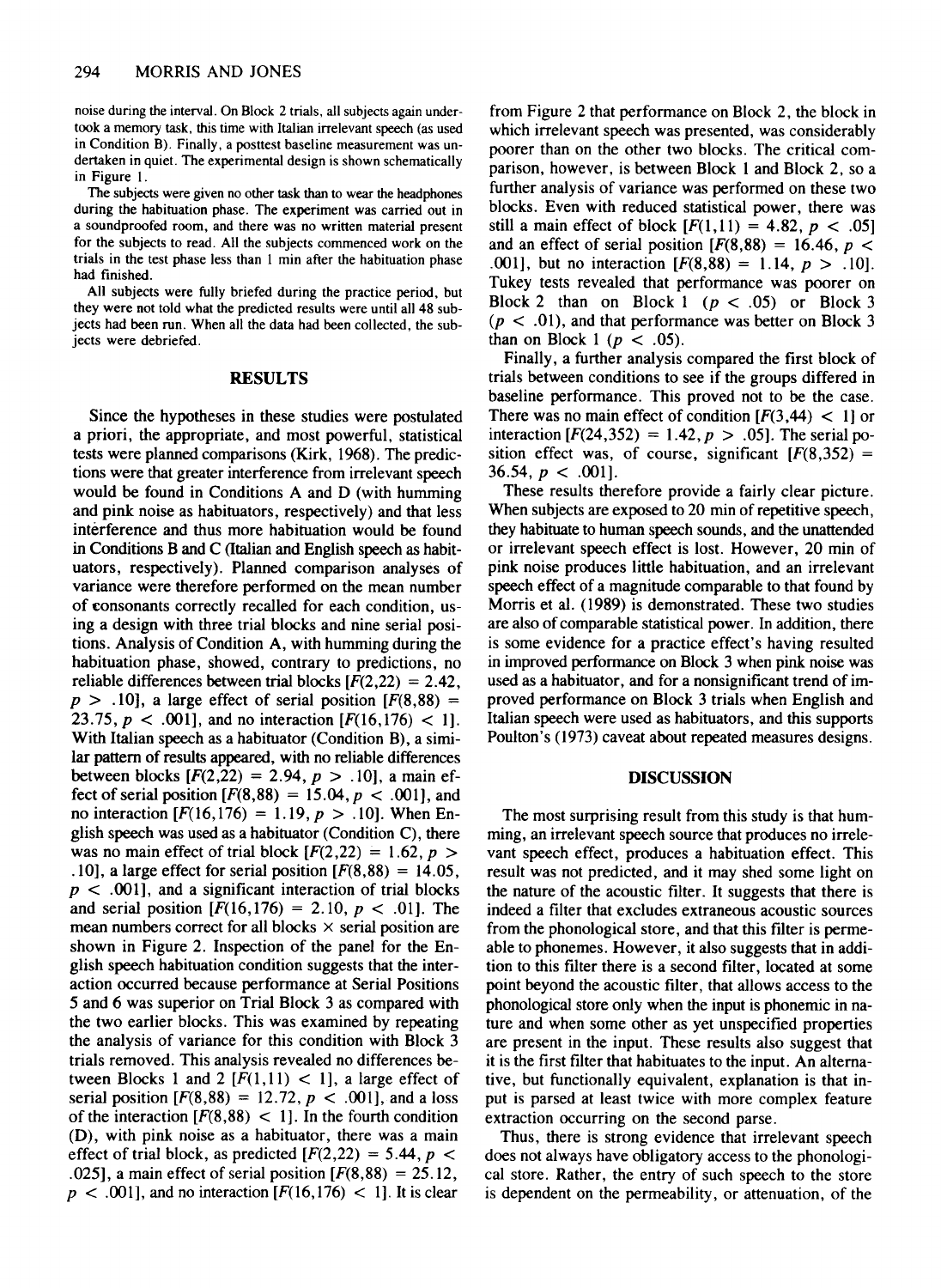

Figure 2. Mean number of consonants correctly recalled in serial order with (a) humming, (b) Italian speech, (c) English speech, and (d) pink noise as habltuators.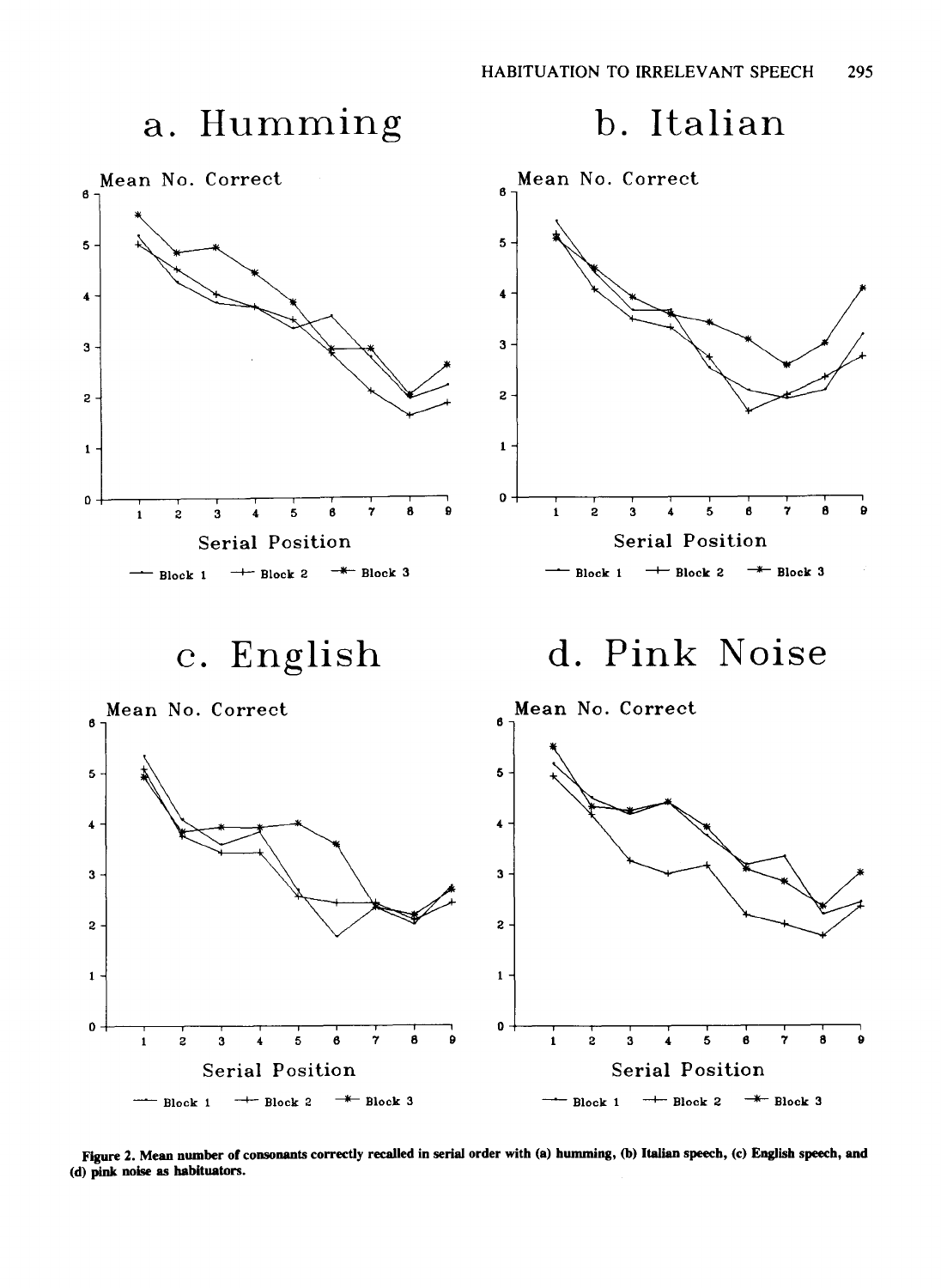filter at a given time. This attenuation increases when a continuous flow of speech enters the store and is maintained for some time (at least the duration of a block of trials, 3-4 min). The mechanism of dishabituation is not clear from these findings. It may be the case, for example, that dishabituation occurs when the irrelevant voice changes (e.g., from male to female; Cherry, 1953, found that in "shadowing" experiments a change of voice in the unattended ear was usually detected), so that attenuation may be reduced by other factors in addition to the passage of time.

The second obstacle to entry to the phonological store may be a mechanism that extracts attributes more complex than the phoneme. Such extraction could include, for example, morphemes, some prosodic aspects of speech, and other linguistic attributes. It is clear from the Morris et al. (1989) study, however, that humming is too impoverished to constitute speech with respect to this filter. Thus the phonological store seems to receive the residuum when acoustic input has been processed to exclude nonphonemic and phonemically impoverished material.

Figure 3 presents a possible schematic representation of the phonological store and places it in context with other findings in the working memory literature. On the left, acoustic input passes through the filter if the filter is not attenuated and if the input consists of phonemes. Phonemes that pass through the filter are analyzed by a fur- 'ther filter, which permits entry to the phonological store if the input has "speech-like" qualities. Exactly what constitutes speech-like qualities is in itself an interesting research topic that this study does not address, but it should prove to be an experimentally tractable problem.

Finally, the relationship of the phonological store to the articulatory control process is shown on the right. Note, however, that grapheme-to-phoneme translation is shown dissociated from the process of articulatory rehearsal. In the original Baddeley and Hitch (1974) formulation, grapheme-to-phoneme translation was mediated by articulation of visually presented items, but recent work by Bishop and her colleagues (see, e.g., Bishop & Robson, 1989) suggests that such translation can occur without articulatory rehearsal. Thus, neither obligatory access of speech to the phonological store nor obligatory articulation of visually presented verbal material is a necessary feature of the model.

Rather, a large body of literature now accumulating suggests that the articulatory loop is a more complex mechanism than originally envisaged. Nevertheless, it is probably the case that speech can have obligatory access to the phonological store, and that grapheme-to-phoneme conversion can be mediated by the process of articulation. It therefore seems that the original model requires modification and elaboration, rather than outright rejection. Recent work suggests that a more complex model will encourage experimentation that will lead to a more profound understanding of the nature of verbal processes in working memory.

Finally, these results suggest that some revisionary discussion of the central executive is in order. Baddeley (1981) commented that this is an "area of residual ignorance" (p. 21) about working memory. This component of the model was described by Baddeley (1986) as being the overseer of the memory process and responsible for, amongst other things, the strategic deployment of work-



Figure 3. A possible model of the phonological store and its filters.